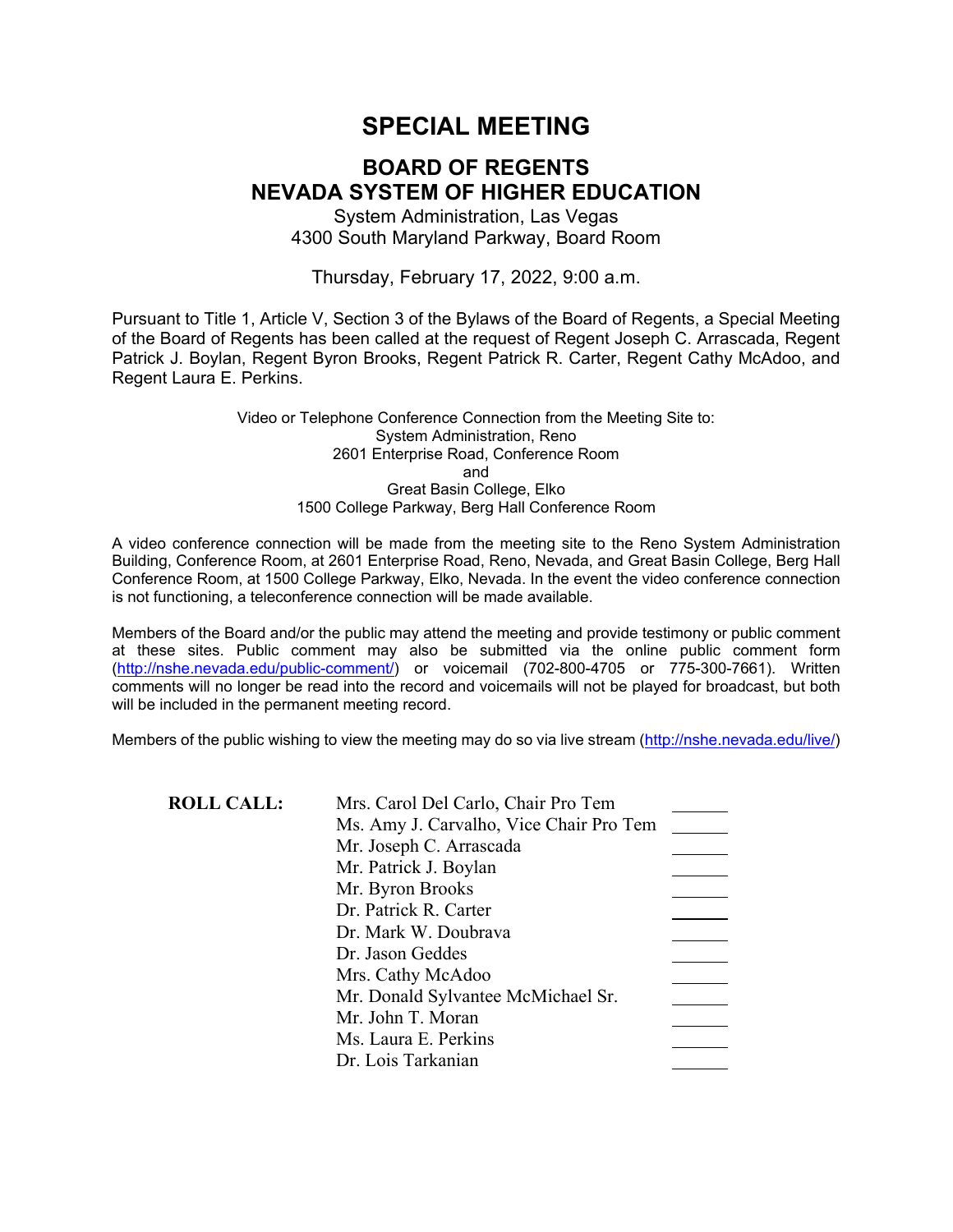### **IMPORTANT INFORMATION ABOUT THE AGENDA AND PUBLIC MEETING**

**NOTE:** Below is an agenda of all items scheduled to be considered. Notification is hereby provided that items on the agenda may be taken out of the order presented, including moving an item to a different day if the meeting is noticed for more than one day, two or more agenda items may be combined for consideration, and an agenda item may be removed from the agenda or discussion relating to an item on the agenda may be delayed at any time.

In accordance with the Board of Regents' Bylaws, Title 1, Article V, Section 18, items voted on may be the subject of a motion to reconsider at this meeting. A motion to reconsider an item may be made at any time before adjournment of this meeting. Similarly, if an item is tabled at any time during the meeting, it may, by proper motion and vote, be taken from the table and thereafter be the subject of consideration and action at any time before adjournment of this meeting.

In accordance with the Board of Regents' Bylaws, Title 1, Article V, Section 12, a quorum may be gained by telephonic, video, or electronic transmission provided that notice to that effect has been given.

Some agenda items are noted as having accompanying reference material. Reference material may be accessed on the electronic version of the agenda by clicking the reference link associated with a particular item. The agenda and associated reference material may also be accessed on the Internet by visiting the Board of Regents website at: <https://nshe.nevada.edu/leadership-policy/board-of-regents/meeting-agendas/>

Many public libraries have publicly accessible computer terminals. Copies of the reference material and any additional support materials that are submitted to the Board of Regents Office and then distributed to the members of the Board of Regents after the posting of this agenda but before the meeting, will be made available as follows: 1. Copies of any such materials are available at the Board of Regents Offices at 2601 Enterprise Road, Reno, Nevada, and 4300 South Maryland Parkway, Las Vegas, Nevada. A copy may be requested by calling Keri Nikolajewski at (702) 889- 8426; 2. Copies of any such materials will also be available at the meeting site.

Reasonable efforts will be made to assist and accommodate physically disabled persons to participate in the meeting. Please call the Board Office at (702) 889-8426 in advance so that arrangements may be made.

**CALL TO ORDER – ROLL CALL**

**PLEDGE OF ALLEGIANCE**

### **1. PUBLIC COMMENT INFORMATION ONLY**

Public comment will be taken during this agenda item. No action may be taken on a matter raised under this item until the matter is included on an agenda as an item on which action may be taken. Comments will be limited to two minutes per person. Persons making comment are asked to begin by stating their name for the record and to spell their last name. The Board Chair may elect to allow additional public comment on a specific agenda item when that agenda item is being considered.

In accordance with Attorney General Opinion No. 00-047, as restated in the Attorney General's Open Meeting Law Manual, the Board Chair may prohibit comment if the content of that comment is a topic that is not relevant to, or within the authority of, the Board of Regents, or if the content is willfully disruptive of the meeting by being irrelevant, repetitious, slanderous, offensive, inflammatory, irrational or amounting to personal attacks or interfering with the rights of other speakers.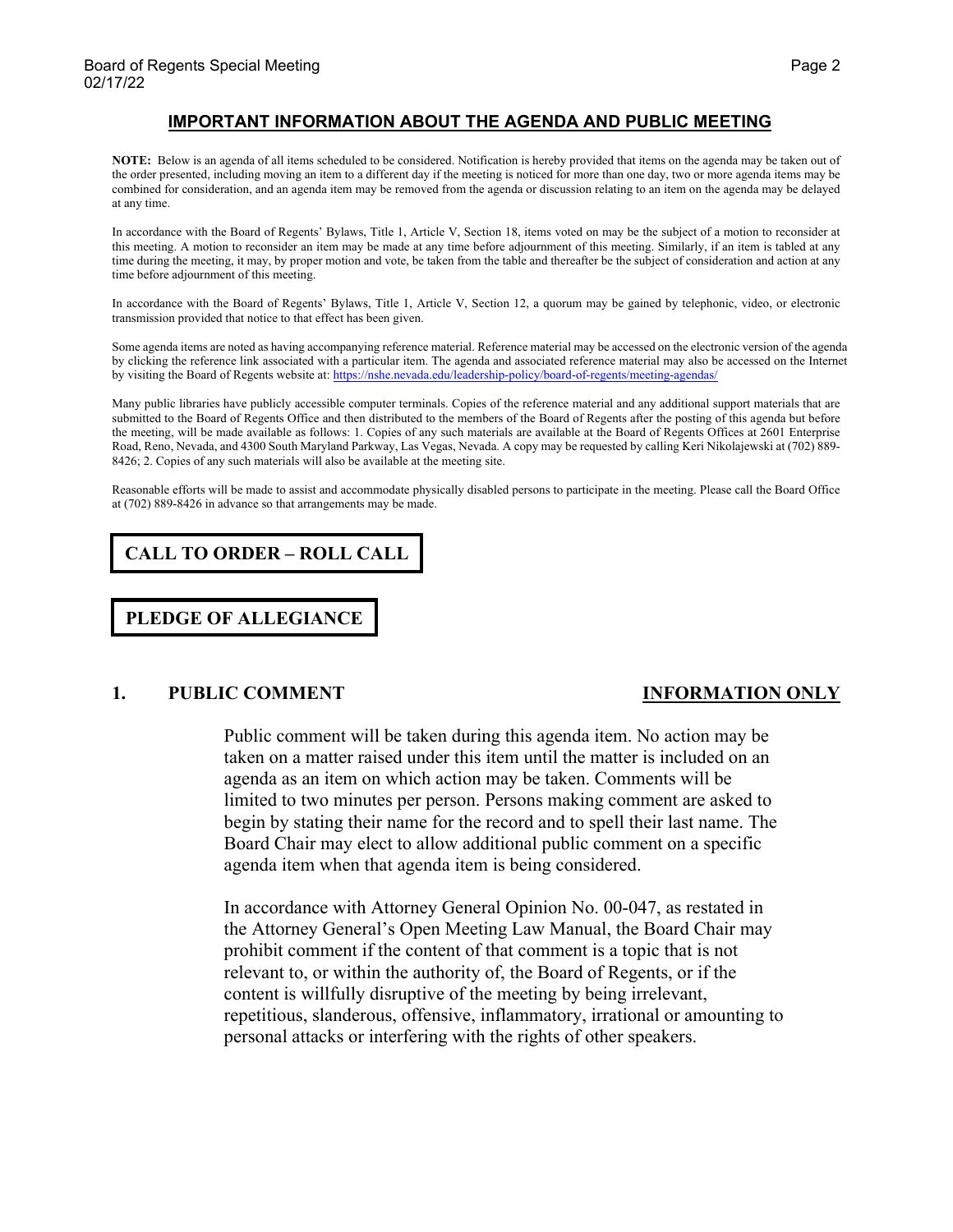### **2. CONCLUSION OF INTERNAL FOR POSSIBLE ACTION COMPLAINT INVESTIGATION**

The Board will consider acknowledging the conclusion of the internal complaint investigation for the purpose of effectuating the action taken by the Board at its November 12, 2021, meeting to elect pro tempore officers to serve through the duration of the internal complaint investigation. The conclusion of the investigation will return Regent Cathy McAdoo and Regent Patrick R. Carter to their respective positions as Chair and Vice Chair of the Board.

*ESTIMATED TIME: 10 mins.*

### **3. NEW BUSINESS INFORMATION ONLY**

Items for consideration at future meetings may be suggested. Any discussion of an item under "New Business" is limited to description and clarification of the subject matter of the item, which may include the reasons for the request, and no substantive discussion may occur at this meeting on new business items in accordance with the Nevada Open Meeting Law (NRS 241.010 *et seq*.).

*ESTIMATED TIME: 5 mins.*

### **4. PUBLIC COMMENT INFORMATION ONLY**

Public comment will be taken during this agenda item. No action may be taken on a matter raised under this item until the matter is included on an agenda as an item on which action may be taken. Comments will be limited to two minutes per person. Persons making comment are asked to begin by stating their name for the record and to spell their last name. The Board Chair may elect to allow additional public comment on a specific agenda item when that agenda item is being considered.

In accordance with Attorney General Opinion No. 00-047, as restated in the Attorney General's Open Meeting Law Manual, the Board Chair may prohibit comment if the content of that comment is a topic that is not relevant to, or within the authority of, the Board of Regents, or if the content is willfully disruptive of the meeting by being irrelevant, repetitious, slanderous, offensive, inflammatory, irrational or amounting to personal attacks or interfering with the rights of other speakers.